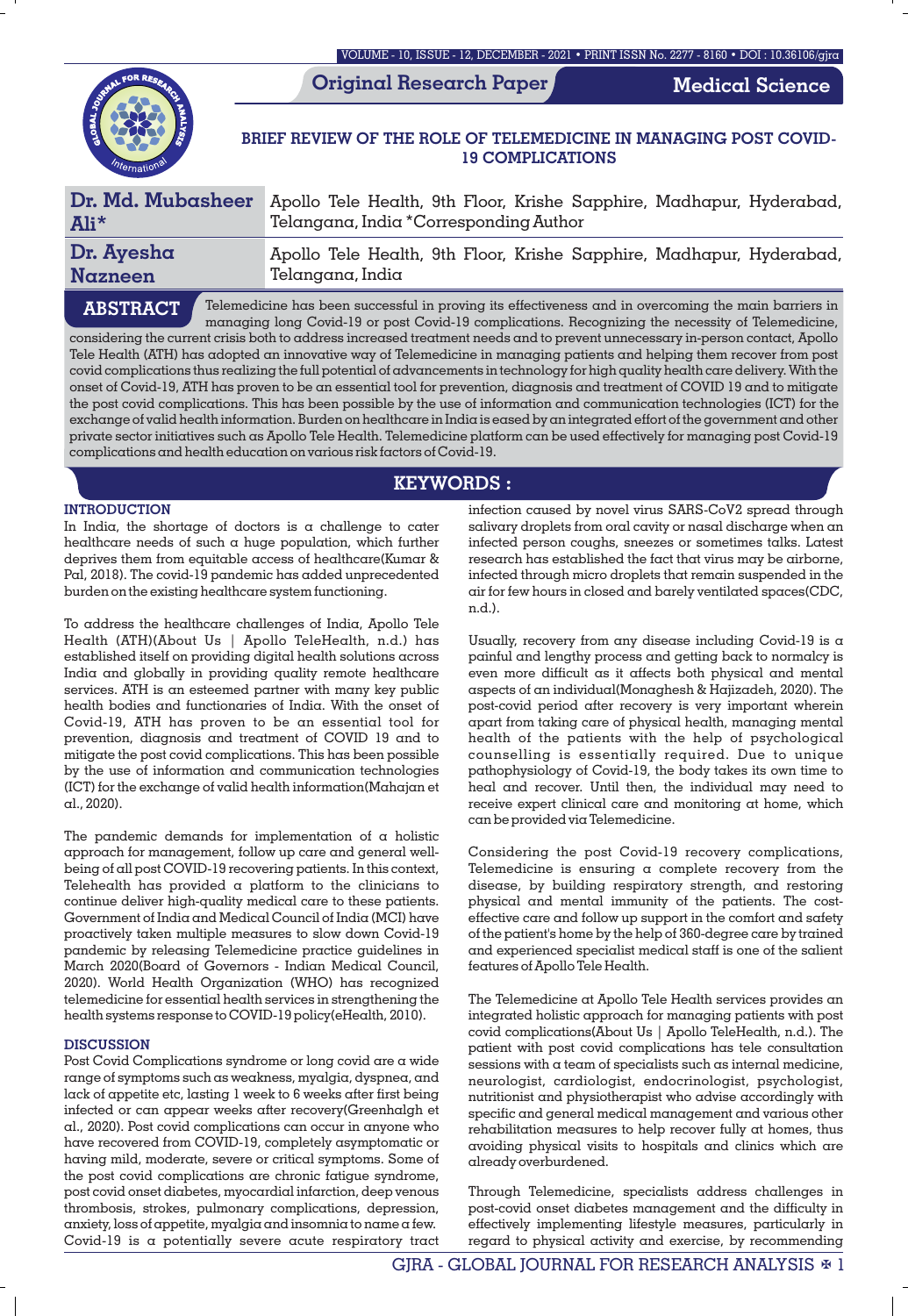#### VOLUME - 10, ISSUE - 12, DECEMBER - 2021 • PRINT ISSN No. 2277 - 8160 • DOI : 10.36106/gjra

indoor exercise routines, yoga, and other innovative ways of increasing physical activity(Wicaksana et al., 2020). Speciality diabetes care delivered via Telemedicine is safe and is associated with time saving, cost saving, high appointment and follow up adherence rates, and high patient satisfaction. ATH integrates different types of uploaded objective and subjective data of interest in managing diabetes, including patient-collected physiological data, such as blood glucose levels, blood pressure and laboratory parameters such as hemoglobin A1c (A1C) or lipid levels. These parameters are seamlessly amalgamated with behavioral information, such as dietary intake, physical activity patterns, medication dosages, relevant history including subjective symptoms such as hypoglycemia accompanied with pertinent event data, such as hospital visits, hospitalizations, scheduled ophthalmology visits, vaccines, and necessary teleconsultation follow ups, thus helping immensely in managing preexisting diabetes and post covid onset diabetes without any hurdles.

With the help of psychological counselling and support, Telemedicine focuses on mental health. Patients receive doctor consultations and specialized care, including supervised physiotherapy sessions and fitness regimes. Immunity booster meal plans are offered with the use of an antibody titer test, and qualified dieticians conduct extensive tele-nutrition counselling sessions. The 24X7 helpline is also available with specialists ready round the clock to assist the patients with any emergencies.

Cardiovascular care delivery has been severely disrupted due to the Covid-19 pandemic. Patients with CVD and cardiometabolic factors have an increased risk for severity, morbidity and mortality with Covid-19 infection, mainly due to the abundance of ACE2 receptor within the circulatory system. As a result, prompt administration of cardiac care via Telemedicine has assisted in the modification of CVD risk factors in patients infected with covid 19, easing the burden and demand on hospitals.(Telehealth and Cardiovascular Disease Prevention: A Discussion of the Why and the How - American College of Cardiology, n.d.) Management of chronic non-communicable diseases necessitates regular interactions between specialists and patients in order to reinforce adherence to medical and lifestyle interventions and make necessary adjustments based on patient-provided selfmonitoring data such as blood pressure and blood glucose readings. Tele medicine at ATH has established the fact that self-monitoring coupled with consultation, counselling, feedback, and education through tele medicine has resulted in clinically signicant improvement of LDL, HbA1c and blood pressure, therefore reducing the risk of CVD.

Post covid stroke care has been implemented using Telemedicine for diagnosis of stroke and assessment of stroke severity, guidance from specialists/neurologists for providing emergency care, stabilizing patient and monitoring of the care, or referral for further management. Teleconsultations by specialists, physiotherapists and dieticians for acute neurological deficits/stroke has proven to be beneficial in helping family and caregivers through triaging and prompt referral to the nearest health care facility(Application of Telemedicine in the Management of Stroke 6.1 Scope and Purpose, n.d.).

Deep venous thrombosis (DVT) is diagnosed and managed by integrating history, physical examination, risk stratification, routine tests, and specialist teleconsultation.(Iyengar et al., 2020) Because Covid-19 is closely linked to hypercoagulability, inflammation and prothrombotic condition the risk of vascular sequelae such as DVT is higher in COVID 19 patients(Abou-Ismail et al., 2020). COVID-19 related coagulopathy is frequent in people with

cardiovascular risk factors such as hypertension and coronary artery disease. ATH approach has aided in the triage and assessment of patients suspected with DVT, as well as formulation of a care plan and rapid referral. Prompt and appropriate antithrombotic measures have helped prevent complications of DVT such as pulmonary embolism.

Myalgic encephalomyelitis also commonly referred to as chronic fatigue syndrome (CFS) is a disease entity of unknown etiology. Although clinical findings of the central and autonomic nervous systems, with the immune system, and energy metabolism have been linked together, neither the pathogenesis of CFS nor  $\alpha$  diagnostic test with sufficient sensitivity and specificity have been established. In addition to fatigue, other criteria include post-exertional malaise, unrefreshing sleep, cognitive impairment, and orthostaticrelated symptoms. Covid-19 appears to result in symptoms resembling that of CFS that outlast the initial acute illness. Given that CFS is a chronic condition, clinicians at ATH regularly assess whether the symptoms improve or worsen and update the treatment plan through telehealth. Because CFS is associated with so many other chronic disorders, the clinician may recommend the patient to a neurologist, physiotherapist, psychologist, or professional dietitian after an initial evaluation, depending on the symptoms. This could help with specific CFS symptoms that come under their expertise as well as uncover additional concomitant diseases that need to be treated(Weatherburn et al., 2007). Telehealth helps in carrying this referral process seamlessly without much time being consumed.

### **CONCLUSIONS**

Telemedicine has conveniently become a completely unique tool for health care providers to reach out to patients to enhance the standard of health care during this pandemic. Telemedicine has been successful in proving its effectiveness and in overcoming the main barriers in managing long Covid or post Covid-19 complications. Recognizing the necessity of Telemedicine, considering the current crisis both to address increased treatment needs and to prevent unnecessary inperson contact, ATH has adopted an innovative way of Telemedicine in managing patients and helping them recover from post covid complications thus realizing the full potential of advancements in technology for high quality health care delivery. Telemedicine platform can be used effectively for managing post Covid-19 complications and health education on various risk factors. Burden on healthcare in India is eased by an integrated effort of the government and other private sector initiatives such as ATH by expanding use of telemedicine in the face of Covid-19 pandemic.

### **Financial Support And Sponsorship** Nil.

## **Conflicts Of Interest**

There are no conflicts of interest.

#### **REFERENCES**

- 1. Abou-Ismail, M. Y., Diamond, A., Kapoor, S., Arafah, Y., & Nayak, L. (2020). The hypercoagulable state in COVID-19: Incidence, pathophysiology, and management. Thrombosis Research, 194, 101–115. https://doi.org/10.1016/ j.thromres.2020.06.029
- 2. About Us | Apollo TeleHealth. (n.d.). Retrieved July 19, 2021, from https://apollotelehealth.com/about-us/#vision-mission
- 3. Application of Telemedicine in the Management of Stroke 6.1 Scope and Purpose. (n.d.).
- 4. Board of Governors Indian Medical Council. (2020). In supersession of the Medical Council of India Telemedicine Practice Guidelines. Indian Medical Council, March.
- 5. CDC. (n.d.). Scientic Brief: SARS-CoV-2 Transmission. 2021. https://www. cdc.gov/coronavirus/2019-ncov/science/science-briefs/sars-cov-2 transmission. html
- eHealth, W. H. O. G. O. for. (2010). Telemedicine: opportunities and developments in Member States: report on the second global survey on eHealth. World Health Organization. https://apps.who.int/iris/ handle/10665/44497
	- 7. Greenhalgh, T., Knight, M., A'Court, C., Buxton, M., & Husain, L. (2020).